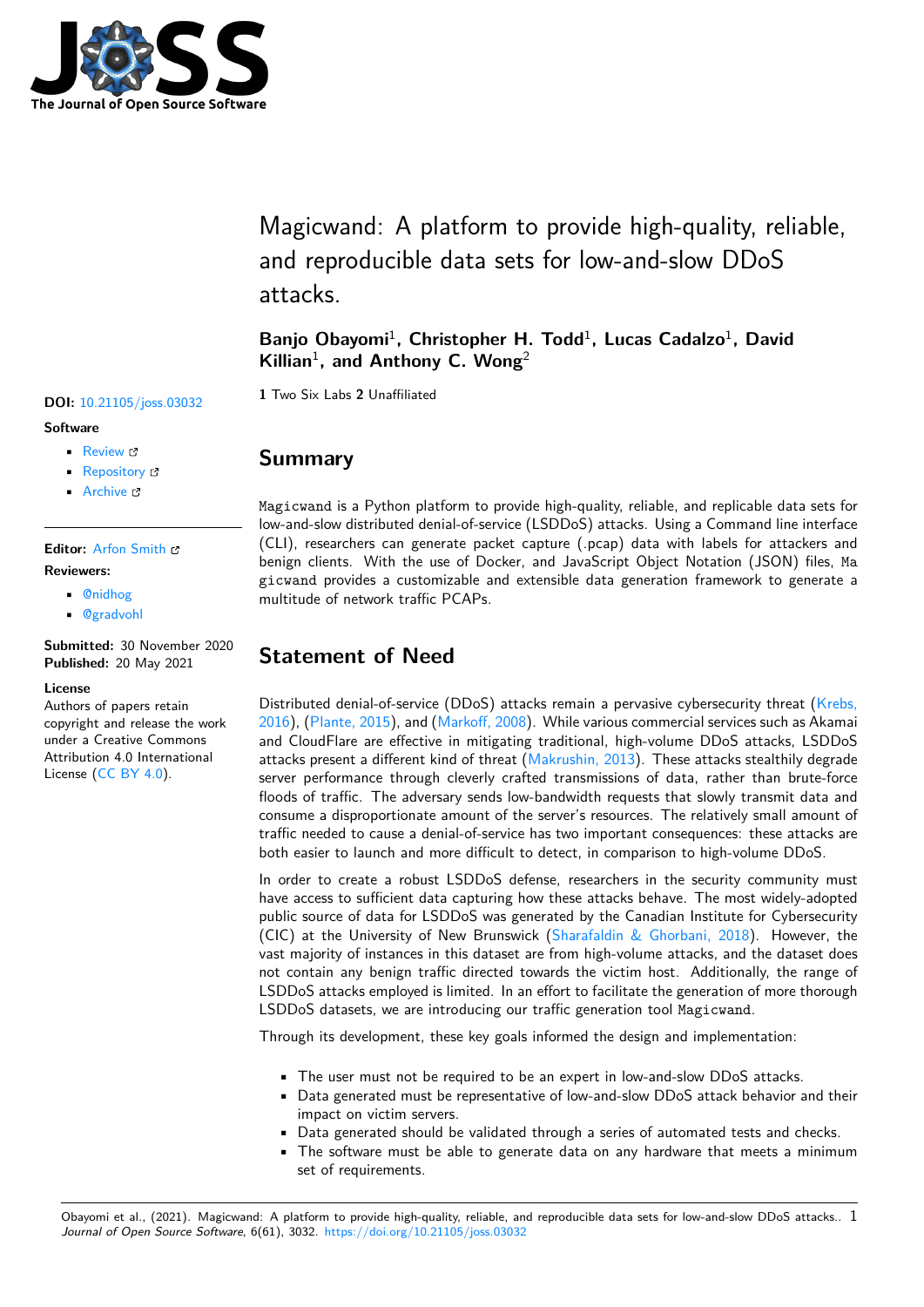

- The software should be extensible to enable new components in the future.
- The software should allow for user flexibility in configuration of LSDDoS scenarios.

# **Extensibility**

Magicwand was designed as a framework that can be extended based on project needs; to this end, the tool is comprised of extensible *components* that can be considered a foundation for expanding the tool's capabilities. The four core components of the system are the attack clients, benign clients, systems under threat (SUTs), and sensors. Each of these components was designed to be operationalized into any Magicwand experiment.

## **Attack Clients**

The set of implemented attack images consists of Slowloris (Valialkin, 2014), R U Dead Yet (Shekyan, 2011), Slow Read (Shekyan, 2011), Apache Killer (Stampar, 2011), Sockstress (Hornby, 2012), and a second implementation of Slowloris (Valialkin, 2014). The JSON files provide configurations that can scale the intensity of attack and adjust other attack-specificspecific parameters (e.g. threads per connection for Apache [Killer\).](#page-3-5)

## **[Benign Clie](#page-3-6)nts**

For benign traffic generation, Magicwand uses customized agents, based on Locust (Byström et al., 2019), that continuously browse the SUT, traversing randomly from link to link within the SUT. The JSON files allow for the configuration of parameters such as clients per container, connection runtime, rate of activity, and more.

## **[System U](#page-3-7)nder Threat (SUT)**

The primary SUT included with Magicwand is an Apache WordPress server. We choose this stack for two reasons: first, it is widely used on the web, ensuring our system has wide applicability. Second, there is a substantial set of known LSDDoS attack implementations for this stack.

### **Sensors**

Magicwand includes sensors that use tcpdump to capture real-time network traffic and provide a PCAP for each experiment. An additional sensor captures Round-Trip-Time (RTT) data of the SUT to understand the impact of the attack and what a client would experience during the experiment.

### **Developing A New Component**

Developing a new Magicwand component requires extending the Python MwComponent abstract base class. The critical methods/attributes are validate, run, and config and must be implemented for a new component. The developer must also create a configuration.j son file that defines the parameters for the component and default values.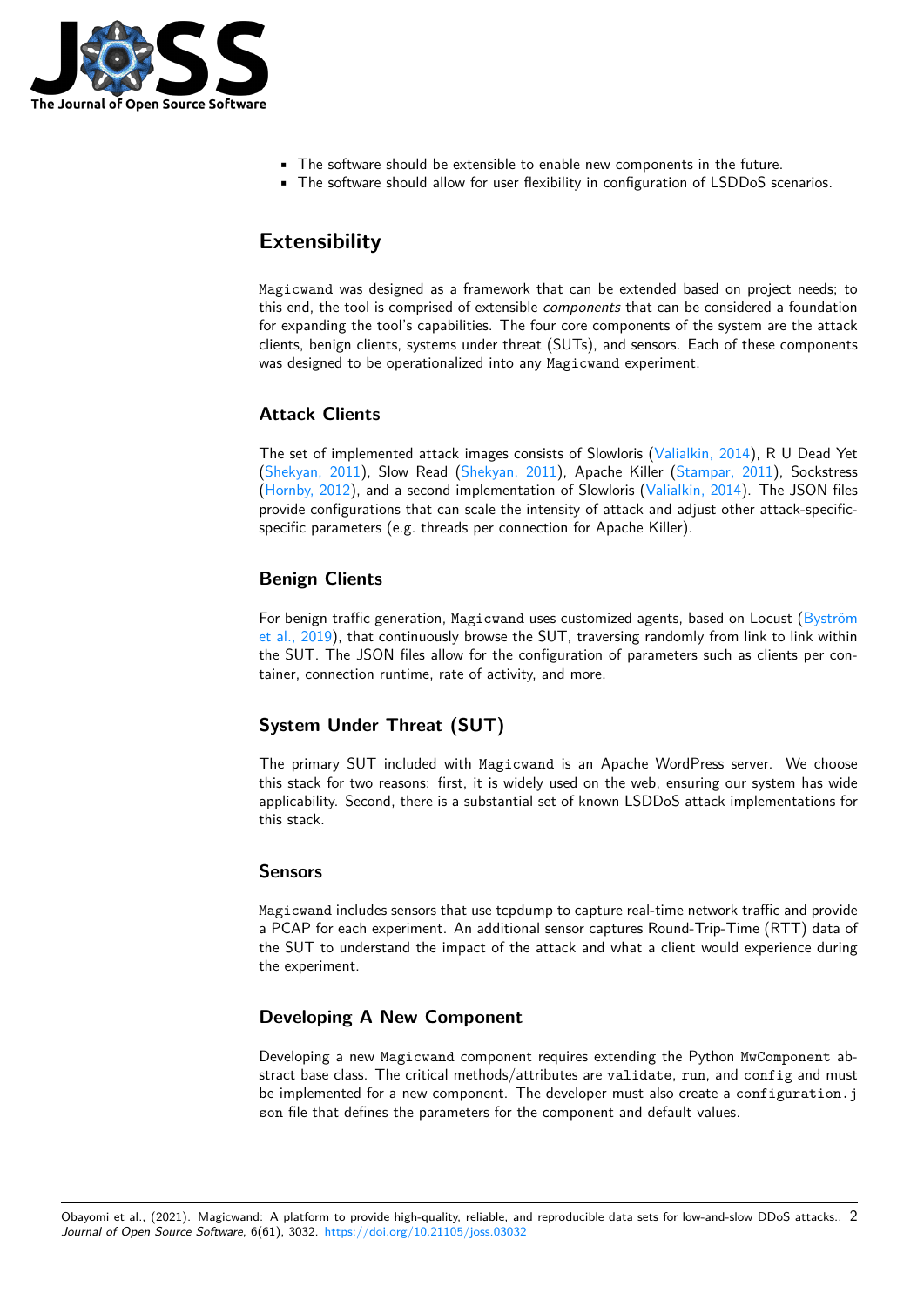

## **Component Containerization**

Magicwand experiments rely on Docker containers to run any component. For each component, a user will need to create a Dockerfile that will run the component during the experiment, a docker-compose.yml file that will handle parameters and runtime-config for the component during the experiment.

# **Experiments**

Experiments are defined by the components that will run, the timeline for each component to execute, and customizable configuration for each component. Each experiment will run locally and generate data that includes PCAPs of the network traffic generated, data from each sensor component, and metadata from the experiment.

# **System Calibration**

To ensure the data is representative of LSDDoS attacks and realistic benign clients, Magicwand includes calibration functionality.

For benign components, Magicwand ensures that the amount of benign traffic flowing towards the SUT is not so large that it causes congestion, absent any malicious traffic.

For attack components, Magicwand finds the configuration required to ensure an attack is strong enough to induce a denial-of-service condition on the SUT. For example, Apache Killer calibration process will determine the parameters needed to yield a mean RTT greater than 2x the mean RTT of experiments with only benign traffic.

Attack calibration works by launching two experiments: one with only benign traffic and the other with only attack traffic. We then compare various metrics between the two experiments that detail the state of the SUT, such as RTT and memory consumption. The SUT parameters are held constant between each experiment to compare how the attack and benign traffic changes based on the inputs. If the ratio between the metrics of the benign and attack experiments indicates that the attack succeeded in inducing a denial-of-service condition, then the JSON configuration file is saved.

# **Data Validation**

We validate each experiment to ensure representative and expected data was produced. After each experiment, Magicwand conducts a series of checks based on the input parameters against the generated data and run logs. Each component has its own validation functionality.

Attack components verify that each attack yielded expected signatures in the data; an example would be Apache Killer generating packets that send overlapping bytes in the resulting PCAP. Each attack has specific validations that are tailored to how the attack works.

Benign client validation confirms that the clients performed the tasks they were configured to do; an example is verifying that an experiment with 10 benign clients attempted to spin up 10 connections during the experiment.

Sensor validation confirms that the sensors ran and yielded the data each sensor is responsible for and that the data is not corrupted. SUT validation confirms that SUT receives all expected trafic and that it ran as expected through the experiment.